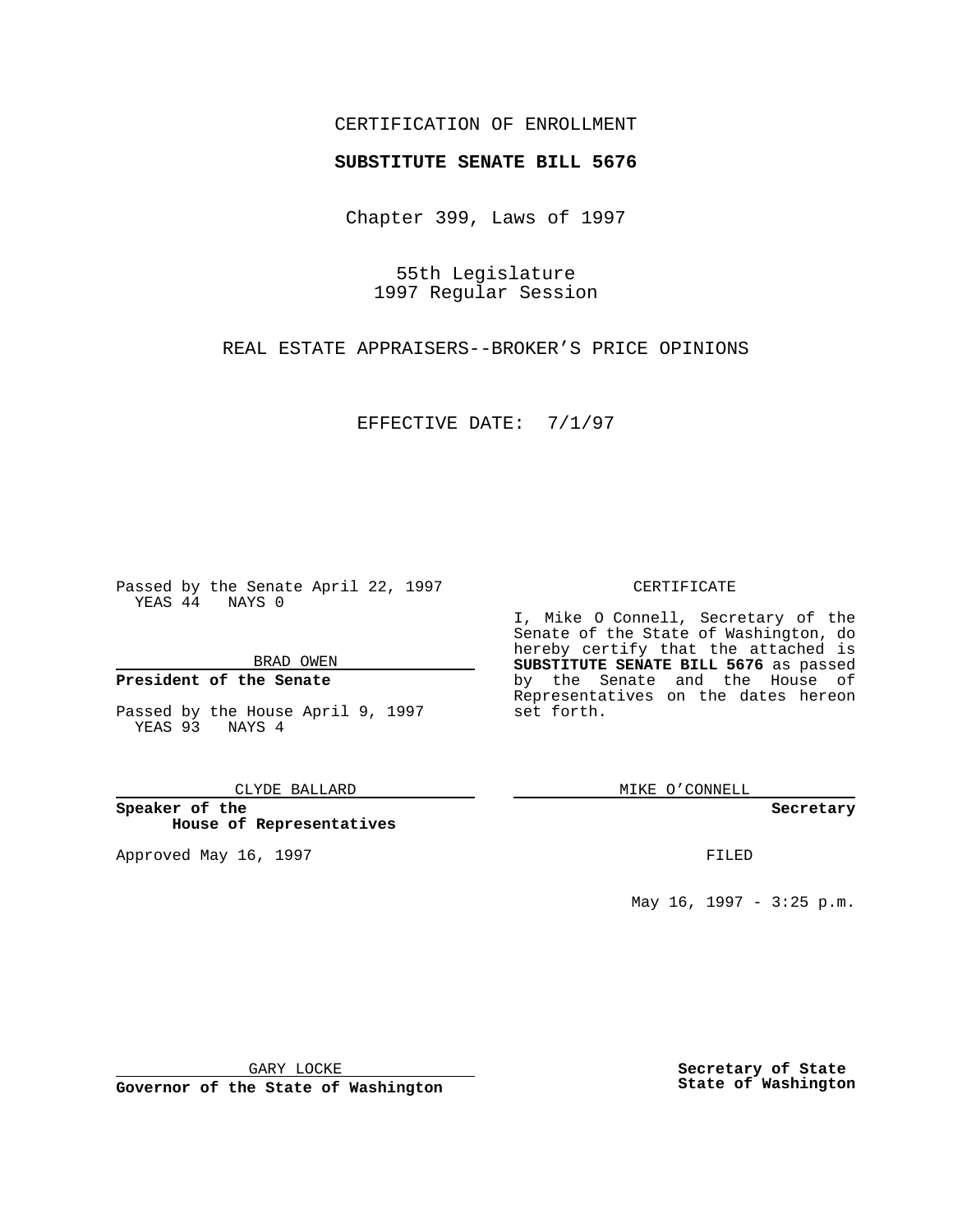# **SUBSTITUTE SENATE BILL 5676** \_\_\_\_\_\_\_\_\_\_\_\_\_\_\_\_\_\_\_\_\_\_\_\_\_\_\_\_\_\_\_\_\_\_\_\_\_\_\_\_\_\_\_\_\_\_\_

\_\_\_\_\_\_\_\_\_\_\_\_\_\_\_\_\_\_\_\_\_\_\_\_\_\_\_\_\_\_\_\_\_\_\_\_\_\_\_\_\_\_\_\_\_\_\_

### AS AMENDED BY THE HOUSE

Passed Legislature - 1997 Regular Session

### **State of Washington 55th Legislature 1997 Regular Session**

**By** Senate Committee on Commerce & Labor (originally sponsored by Senators Newhouse, Schow and Anderson)

Read first time 02/27/97.

 AN ACT Relating to real estate appraisers; amending RCW 18.140.010 and 18.140.020; providing an effective date; and declaring an emergency.

BE IT ENACTED BY THE LEGISLATURE OF THE STATE OF WASHINGTON:

 **Sec. 1.** RCW 18.140.010 and 1996 c 182 s 2 are each amended to read as follows:

 As used in this chapter, the following terms have the meanings indicated unless the context clearly requires otherwise.

 (1) "Appraisal" means the act or process of estimating value; an estimate of value; or of or pertaining to appraising and related functions.

 (2) "Appraisal report" means any communication, written or oral, of an appraisal, review, or consulting service in accordance with the standards of professional conduct or practice, adopted by the director, that is transmitted to the client upon completion of an assignment.

 (3) "Appraisal assignment" means an engagement for which an appraiser is employed or retained to act, or would be perceived by third parties or the public as acting, as a disinterested third party in rendering an unbiased analysis, opinion, or conclusion relating to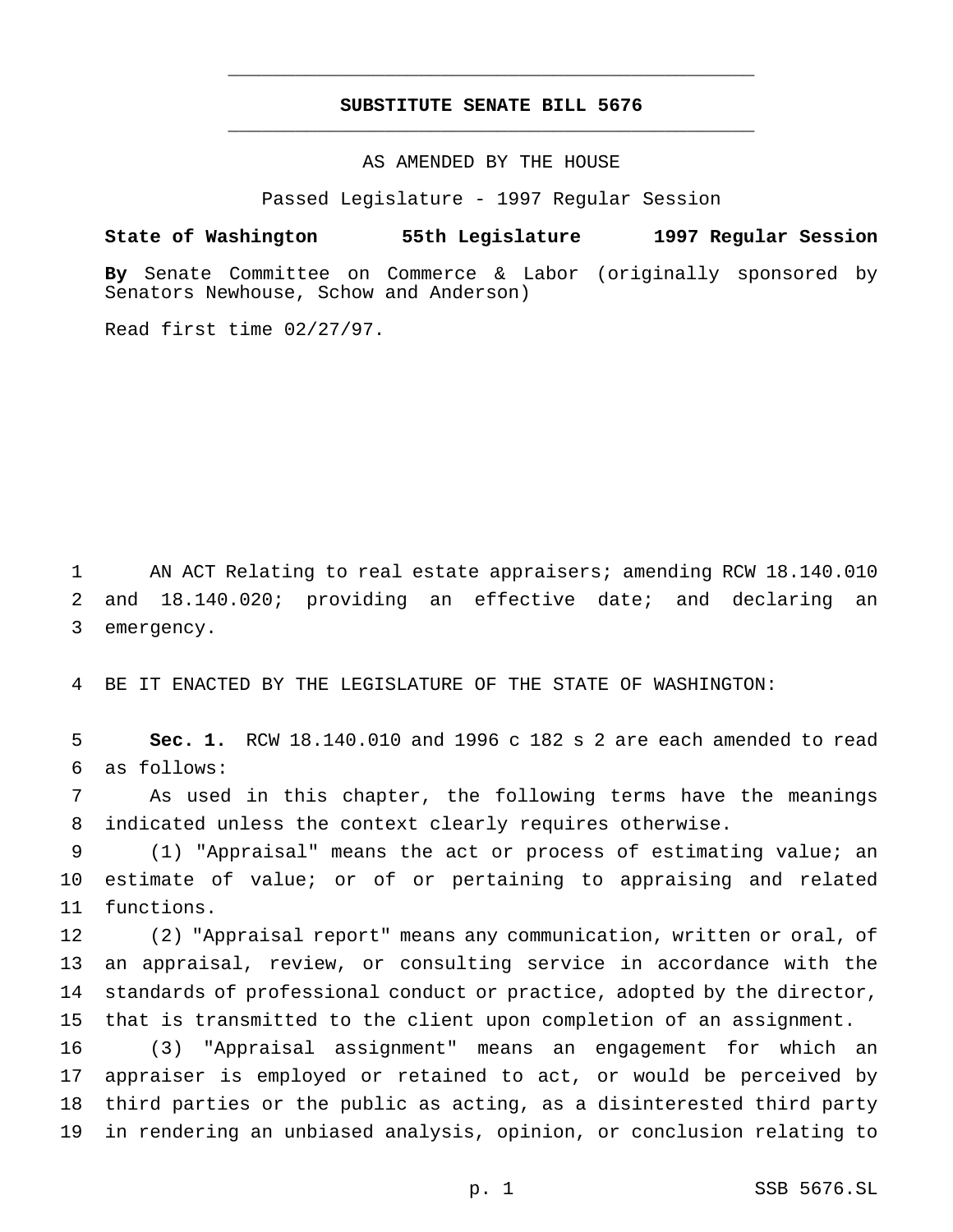the value of specified interests in, or aspects of, identified real estate. The term "appraisal assignment" may apply to valuation work and analysis work.

 (4) "Brokers price opinion" means an oral or written report of property value that is prepared by a real estate broker or salesperson licensed under chapter 18.85 RCW ((for listing, sale, purchase, or 7 rental purposes)).

 (5) "Certified appraisal" means an appraisal prepared or signed by a state-certified real estate appraiser. A certified appraisal represents to the public that it meets the appraisal standards defined in this chapter.

 (6) "Client" means any party for whom an appraiser performs a service.

 (7) "Committee" means the real estate appraiser advisory committee of the state of Washington.

(8) "Comparative market analysis" means a brokers price opinion.

(9) "Department" means the department of licensing.

 (10) "Director" means the director of the department of licensing. (11) "Expert review appraiser" means a state-certified or state- licensed real estate appraiser chosen by the director for the purpose of providing appraisal review assistance to the director.

 (12) "Federal department" means an executive department of the United States of America specifically concerned with housing finance issues, such as the department of housing and urban development, the department of veterans affairs, or their legal federal successors.

 (13) "Federal financial institutions regulatory agency" means the board of governors of the federal reserve system, the federal deposit insurance corporation, the office of the comptroller of the currency, the office of thrift supervision, the national credit union administration, their successors and/or such other agencies as may be named in future amendments to 12 U.S.C. Sec. 3350(6).

 (14) "Federal secondary mortgage marketing agency" means the federal national mortgage association, the government national mortgage association, the federal home loan mortgage corporation, their successors and/or such other similarly functioning housing finance agencies as may be federally chartered in the future.

 (15) "Federally related transaction" means any real estate-related financial transaction that the federal financial institutions 39 regulatory agency or the resolution trust corporation engages in,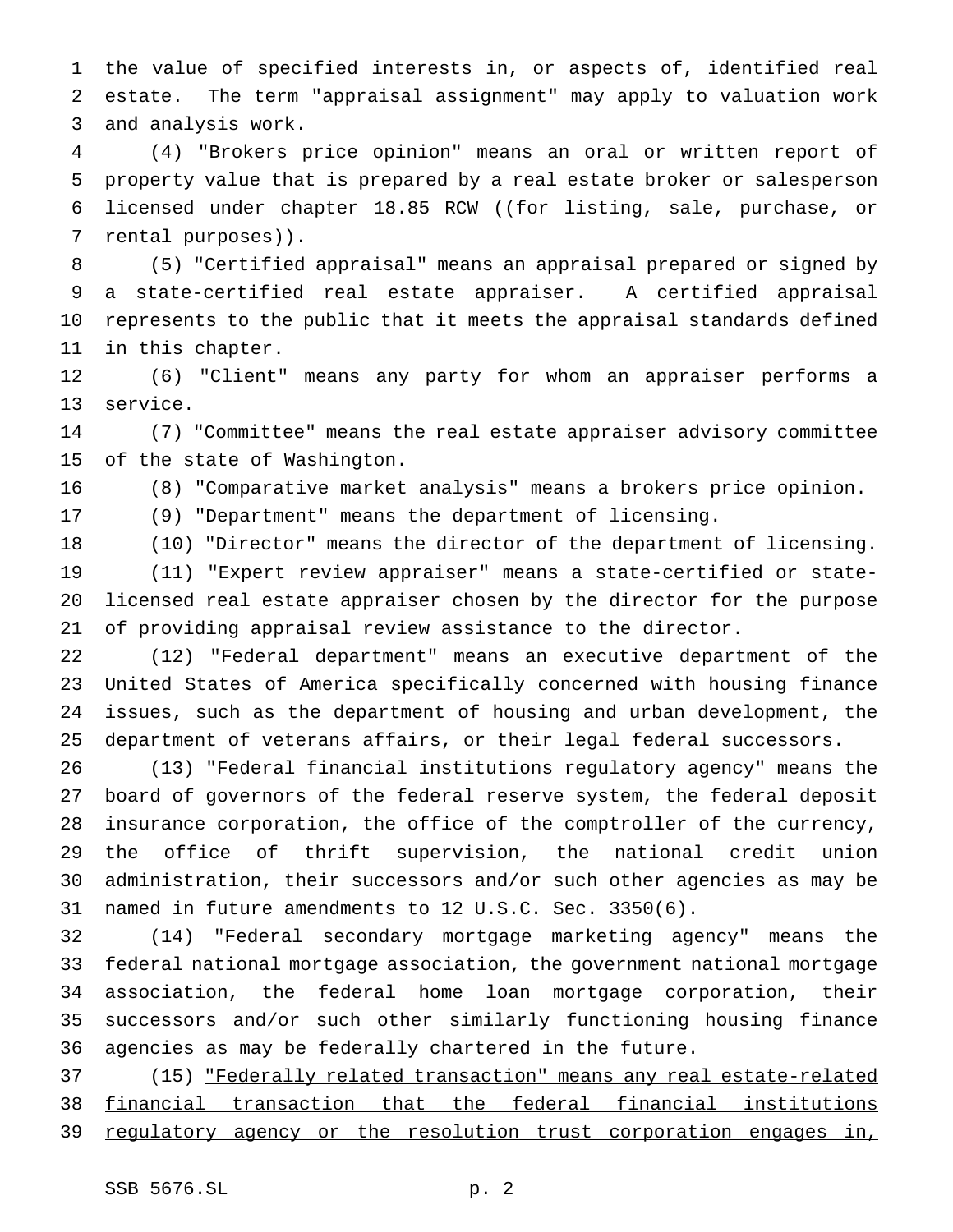1 contracts for, or regulates; and that requires the services of an appraiser.

 (16) "Financial institution" means any person doing business under the laws of this state or the United States relating to banks, bank holding companies, savings banks, trust companies, savings and loan associations, credit unions, consumer loan companies, and the affiliates, subsidiaries, and service corporations thereof.

8 (( $(16)$ )) (17) "Licensed appraisal" means an appraisal prepared or signed by a state-licensed real estate appraiser. A licensed appraisal represents to the public that it meets the appraisal standards defined in this chapter.

12 (( $(17)$ )) (18) "Mortgage broker" for the purpose of this chapter means a mortgage broker licensed under chapter 19.146 RCW, any mortgage broker approved and subject to audit by the federal national mortgage association, the government national mortgage association, or the federal home loan mortgage corporation as provided in RCW 19.146.020, any mortgage broker approved by the United States secretary of housing and urban development for participation in any mortgage insurance under the national housing act, 12 U.S.C. Sec. 1201, and the affiliates, subsidiaries, and service corporations thereof.

 $((+18))$   $(19)$  "Real estate" means an identified parcel or tract of land, including improvements, if any.

 $((+19))$  (20) "Real estate-related financial transaction" means any transaction involving:

 (a) The sale, lease, purchase, investment in, or exchange of real 26 property, including interests in property, or the financing thereof;

27 (b) The refinancing of real property or interests in real property; and

29 (c) The use of real property or interests in property as security 30 for a loan or investment, including mortgage-backed securities.

 (21) "Real property" means one or more defined interests, benefits, or rights inherent in the ownership of real estate.

33  $((+20))$   $(22)$  "Review" means the act or process of critically studying an appraisal report prepared by another.

 $((21))$   $(23)$  "Specialized appraisal services" means all appraisal services which do not fall within the definition of appraisal assignment. The term "specialized appraisal service" may apply to valuation work and to analysis work. Regardless of the intention of the client or employer, if the appraiser would be perceived by third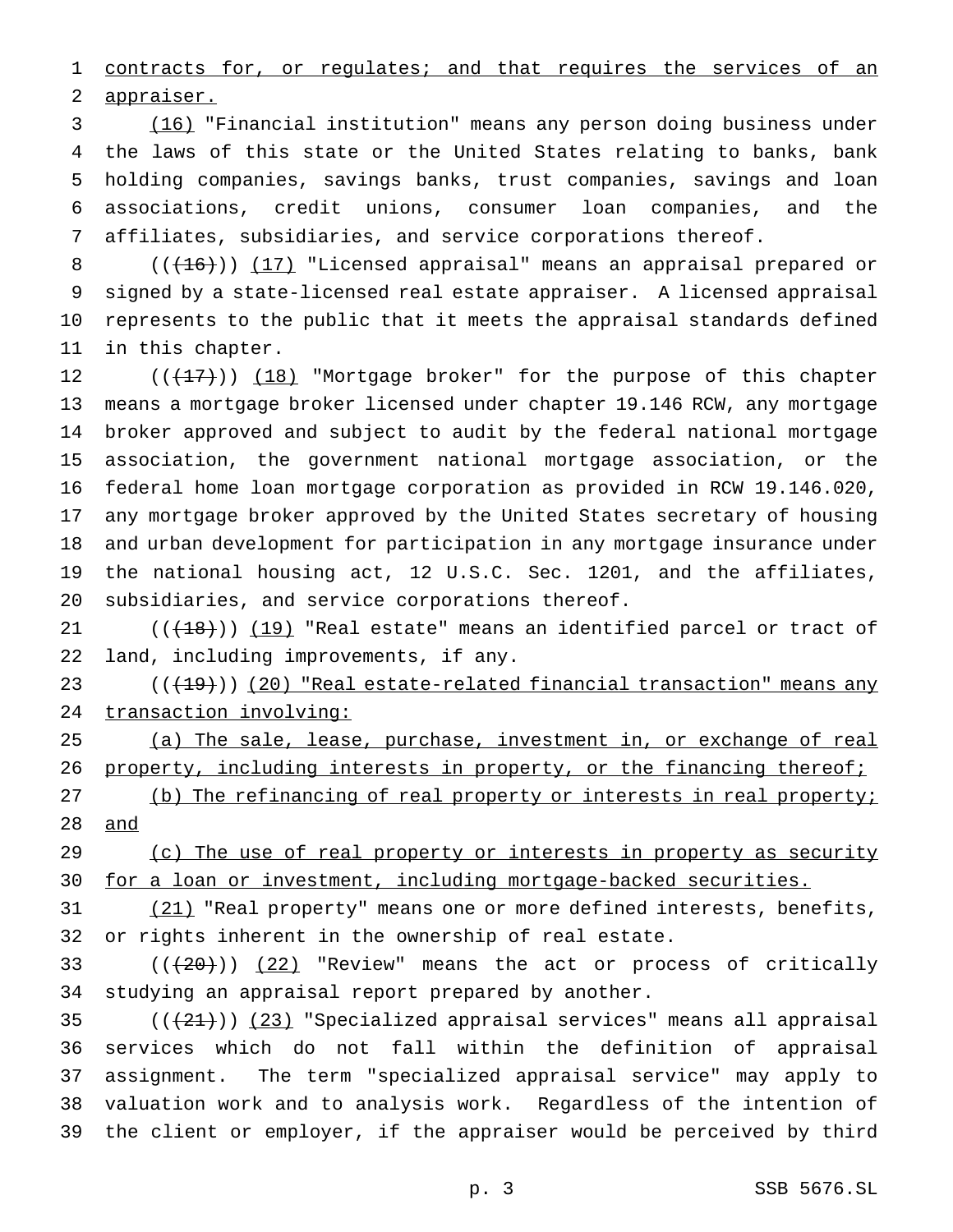parties or the public as acting as a disinterested third party in rendering an unbiased analysis, opinion, or conclusion, the work is classified as an appraisal assignment and not a specialized appraisal service.

 $((+22))$   $(24)$  "State-certified general real estate appraiser" means a person certified by the director to develop and communicate real estate appraisals of all types of property. A state-certified general real estate appraiser may designate or identify an appraisal rendered by him or her as a "certified appraisal."

 $((+23))$   $(25)$  "State-certified residential real estate appraiser" means a person certified by the director to develop and communicate real estate appraisals of all types of residential property of one to four units without regard to transaction value or complexity and nonresidential property having a transaction value as specified in rules adopted by the director. A state certified residential real estate appraiser may designate or identify an appraisal rendered by him or her as a "certified appraisal."

 $((+24))$   $(26)$  "State-licensed real estate appraiser" means a person licensed by the director to develop and communicate real estate appraisals of noncomplex one to four residential units and complex one to four residential units and nonresidential property having transaction values as specified in rules adopted by the director.

 **Sec. 2.** RCW 18.140.020 and 1996 c 182 s 3 are each amended to read as follows:

 (1) No person other than a state-certified or state-licensed real estate appraiser may receive compensation of any form for a real estate 27 appraisal or an appraisal review. However, compensation may be provided for brokers price opinions prepared by a real estate licensee, licensed under chapter 18.85 RCW.

 (2) No person, other than a state-certified or state-licensed real estate appraiser, may assume or use that title or any title, designation, or abbreviation likely to create the impression of certification or licensure as a real estate appraiser by this state.

 (3) A person who is not certified or licensed under this chapter shall not prepare any appraisal of real estate located in this state, except as provided under subsection (1) of this section.

 (4) This section does not preclude a staff employee of a governmental entity from performing an appraisal or an appraisal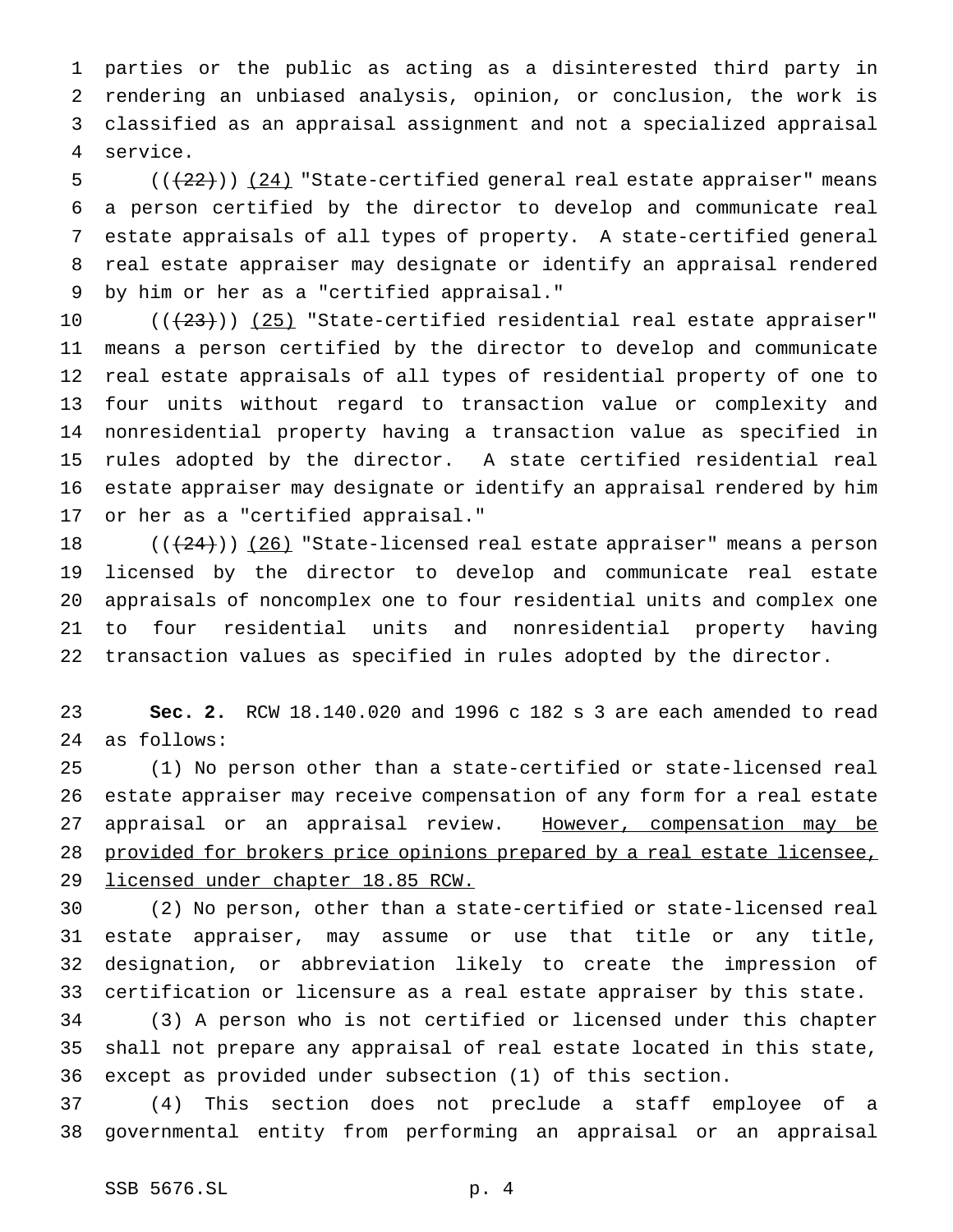assignment within the scope of his or her employment insofar as the performance of official duties for the governmental entity are concerned. Such an activity for the benefit of the governmental entity is exempt from the requirements of this chapter.

5 (5) This ((section)) chapter does not preclude an individual person 6 licensed by the state of Washington as a real estate broker or as a 7 real estate salesperson ((and who performs)) from issuing a brokers 8 price opinion ((as a service to a prospective seller, buyer, lessor, or 9 lessee as the only intended user, and not for dissemination to a third 10 party, within the scope of his or her employment or agency. Such an 11 activity for the sole benefit of the prospective seller, buyer, lessor, 12 or lessee is exempt from the requirements of this chapter)). However, 13 if the brokers price opinion is written, or given as evidence in any 14 legal proceeding, and is issued to a person who is not a prospective 15 seller, buyer, lessor, or lessee as the only intended user, then the 16 brokers price opinion shall contain a statement, in an obvious location 17 within the written document or specifically and affirmatively in spoken 18 testimony, that substantially states: "This brokers price opinion is 19 not an appraisal as defined in chapter 18.140 RCW and has been prepared 20 by a real estate licensee, licensed under chapter 18.85 RCW, who 21 . . . . . (is/is not) also state certified or state licensed as a real 22 estate appraiser under chapter 18.140 RCW." However, the brokers price 23 opinion issued under this subsection may not be used as an appraisal in 24 conjunction with a federally related transaction.

 (6) This section does not apply to an appraisal or an appraisal 26 review performed for a financial institution or mortgage broker( $(\tau$ 27 whether conducted)) by an employee ((or third party)), when such appraisal or appraisal review is not required to be performed by a state-certified or state-licensed real estate appraiser by the appropriate federal financial institutions regulatory agency.

 (7) This section does not apply to an attorney licensed to practice law in this state or to a certified public accountant, as defined in RCW 18.04.025, who evaluates real property in the normal scope of his or her professional services.

 NEW SECTION. **Sec. 3.** This act is necessary for the immediate preservation of the public peace, health, or safety, or support of the state government and its existing public institutions, and takes effect July 1, 1997.